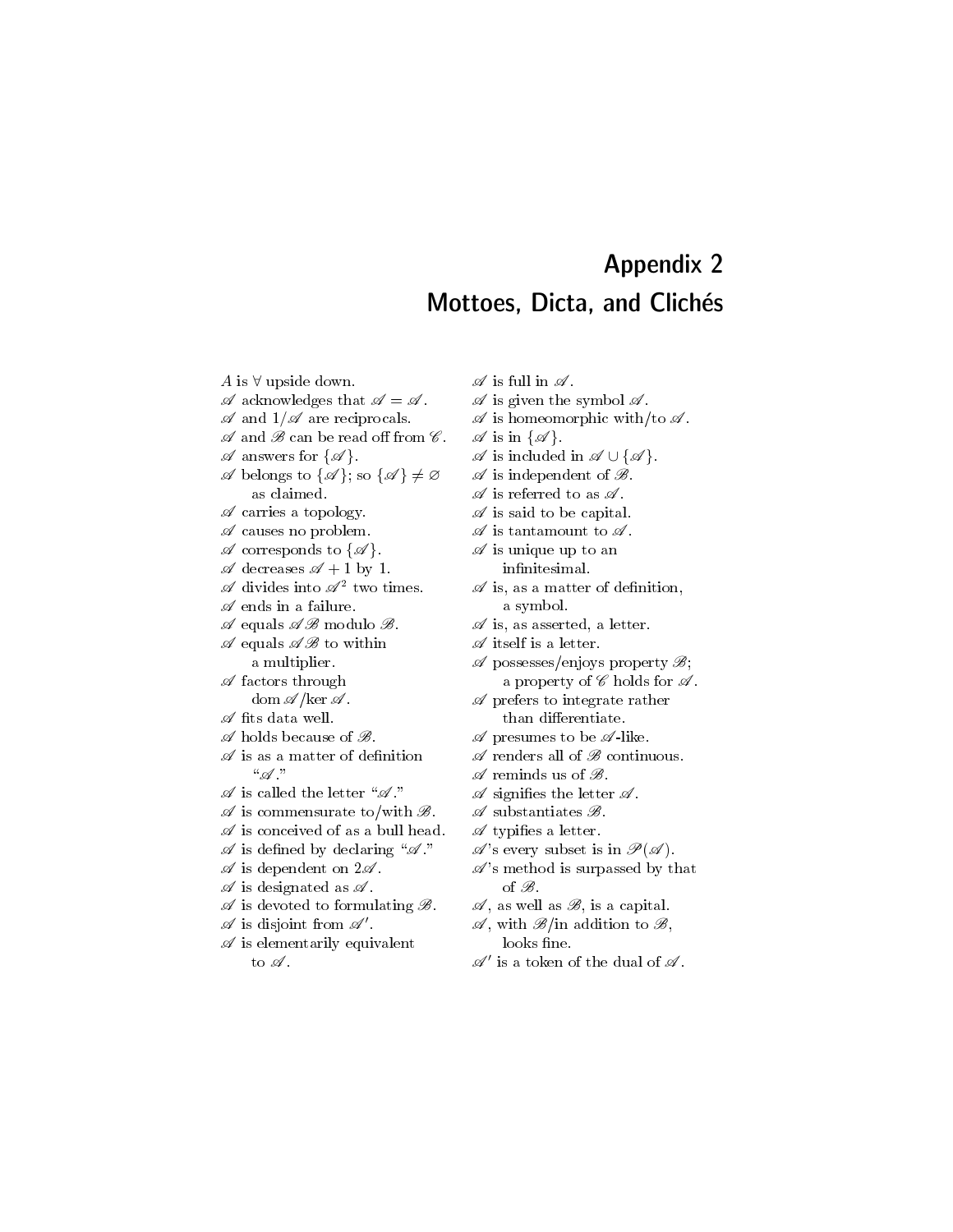$\mathscr{A}'$  reads:  $\mathscr{A}$  prime.  $\mathscr{A}(x)$  changes with x.  $\mathscr{A}(x)$  holds for all x.  $\mathscr{A} := \mathscr{A}$  for notational simplicity.  $\mathscr{A} = 0$  and so  $\mathscr{A} \neq 1$ .  $\mathscr{A} = 0$  and still  $\mathscr{A} \neq 1$ .  $\mathscr{A}=0$  but  $\mathscr{A}\neq 1$  as yet.  $\mathscr{A}=0$  but  $\mathscr{A}\neq 1$  nonetheless.  $\mathscr{A} = 0$  but then  $\mathscr{A} \neq 1$ .  $\mathscr{A} = 0$  has one and only one solution.  $\mathscr{A} = 0$ ; if not:  $\mathscr{A} \neq 0$ .  $\mathscr{A}=0$ ; if so,  $\mathscr{A}^2=0$ .  $\mathscr{A} = 1$  contradicts  $\mathscr{A} = 0$ .  $\mathscr{A} = 0$ is contradicted by  $\mathscr{A} = 1$ .  $\mathscr{A} = 1$  or  $\mathscr{A} = 0$  according as  $\mathscr{A}^2 = 1$  or  $\mathscr{A}^2 = 0$ .  $\mathscr{A} = \mathscr{A}$  amounts to  $\mathscr{A}^2 = \mathscr{A}^2$ .  $\mathscr{A} = \mathscr{A}$  as is usual with equality.  $\mathscr{A} = \mathscr{A}$  in principle:  $\mathscr{A}$  comes of  $\mathscr{B}$  doing  $\mathscr{C}$ .  $\mathscr{A} = \mathscr{A}$  unless otherwise stated.  $\mathscr{A}=\mathscr{A}$  unless the contrary is stated.  $\mathscr{A} = \mathscr{A}$ , which is what we need.  $\mathscr{A} = \mathscr{A}$  with probability one.  $\mathscr{A} = \mathscr{A}$ ; so nothing is to be proved.  $\mathscr{A} = \mathscr{A}$ . Proof: Immediate.  $\mathscr{A} = \mathscr{A}$ . Proof: Obvious.  $\mathscr{A} = \mathscr{A}$ . Proof: Straightforward.  $\mathscr{A} = \mathscr{A}$ . Proof: Trivial.  $\mathscr{A} = {\mathscr{A}}$ . On the contrary,  $\mathscr{A} \neq {\mathscr{A}}.$  $\mathscr{A} \cdot 12$  contains  $\mathscr{A} \cdot 2$ ,  $\mathscr{A} \cdot 3$ ,  $\mathscr{A} \cdot 4$ and  $\mathscr{A} \cdot 6$ .

 $\mathscr{A} \cup {\mathscr{A}}$  consists of  $\mathscr{A}$  and the elements of  $\mathscr A$ .  $\mathscr{A} \cup {\{\mathscr{A}\}}$  contains  $\mathscr{A}$ .  $\mathscr{A} \in {\{\mathscr{A}\}}$  irrespective of whether or not  $\mathscr{B} \in {\{\mathscr{A}\}}$ .  $\mathscr{A} \in {\{\mathscr{A}\}}$ . Reason:  $\mathscr{B} \in {\{\mathscr{A}\}} \leftrightarrow \mathscr{B} = \mathscr{A}.$  $\mathscr{A} \in \{ \mathscr{A} \}.$  For,  $\mathscr{B} \in \{ \mathscr{A} \}$ implies  $\mathscr{B} = \mathscr{A}$ .  $\mathscr{A} \leq \mathscr{A}$  with equality holding iff  $\mathscr{A} = \mathscr{A}$  .  $\mathscr{A} = \mathscr{B}$  is the condition that  $\mathscr{A}$ be B.  $\mathscr{A} \leq \mathscr{B} \leq \mathscr{C}$ , the second inequality following from  $(1.1).$  $\mathscr{A} \neq 1$  but  $\mathscr{A}$ , however, vanishes.  $\mathscr{A} \neq \mathscr{A}$ . Counterexample:  $1 = 1$ .  $\mathscr{A} \neq 0$ , but it may fail in general.  $\mathscr{A} \mapsto \mathscr{A}, \mathscr{A} \in \mathscr{B}$ , is the identity indexing of  $\mathscr{B}$ .  $\mathscr{A} \to \mathscr{B}$ . The converse is the reverse implication  $\mathscr{B} \to \mathscr{A}$ .  $\mathscr{A}^2$  divides by  $\mathscr{A}$ .  $\neg \mathscr{B}$  holds, for  $\neg \mathscr{A}$ .  $\{\mathscr{A}\}\$ is obviously nonempty; in symbols,  $\{\mathscr{A}\}\neq\emptyset$ .  $\{\mathscr{A}\}\$ is prepared to become  $\mathscr{A}$ .  $\{\mathscr{A}\}\$ prompts  $\mathscr A$  being a set.  $\{\mathscr{A}\} = \{\mathscr{A}\}\$ is plain and immediate from  $\mathscr{A} = \mathscr{A}$ .  $\{\mathscr{A}\}=\{\{\mathscr{A}\}\}\$ abuses the language.  $\{\mathscr{A}\}=\{\{\mathscr{A}\}\}\$ is a notational juggling.

 $\{\mathscr{A}\}\setminus\mathscr{A}$  is disjoint from  $\mathscr{A}$ .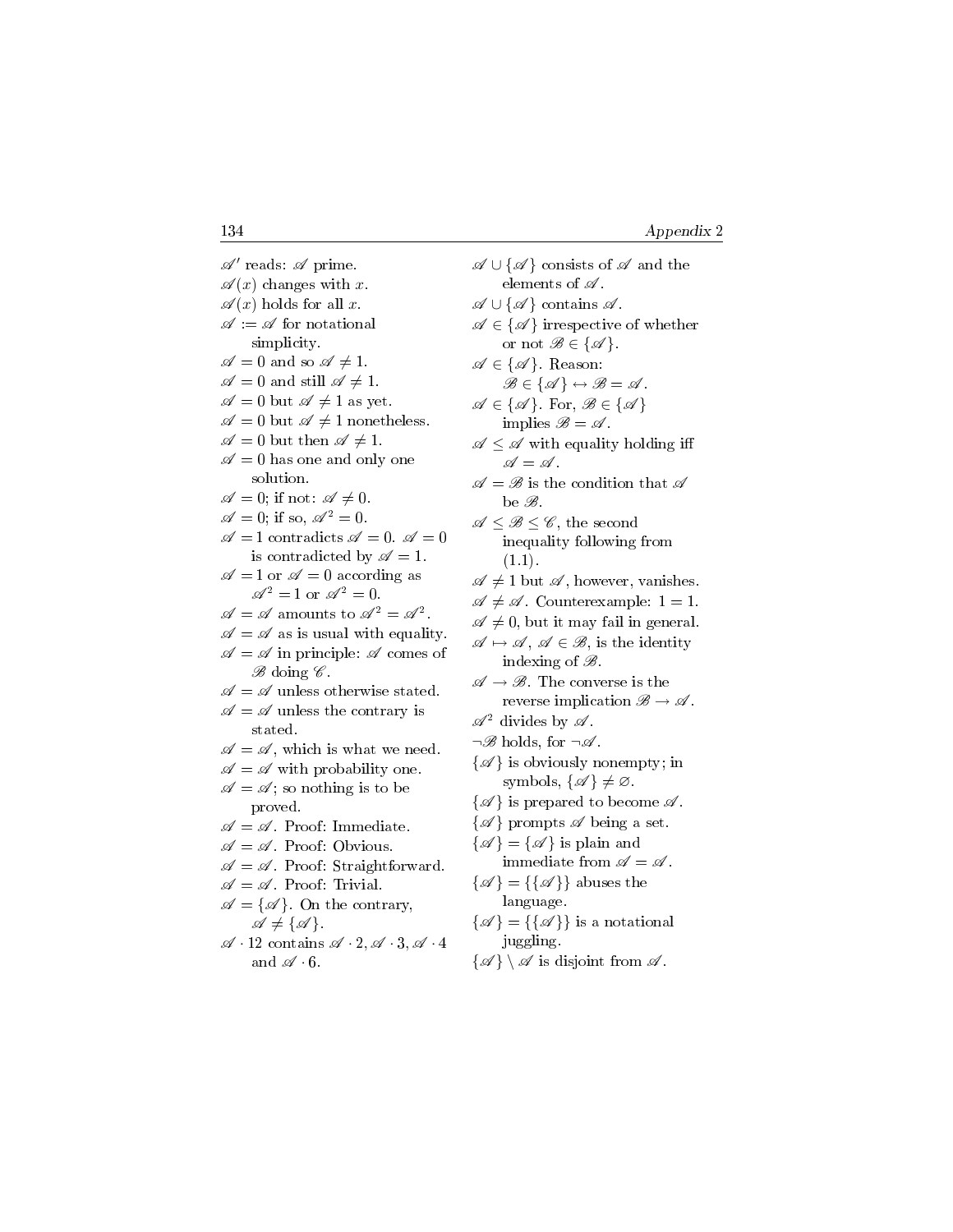i before  $e$  except after  $c$ , or when sounded like " $ay$ " as in "neighbor" or "weigh."  $|\mathscr{A}|$  is termed the modulus of  $\mathscr{A}$ . A necessary and sufficient condition that  $\mathscr{A}^2$  be 0 is that  $\mathscr A$  be 0. Absence is a state; lack implies shortage. Acquire fluent knowledge of English. Active ed-participles are rarely used in premodication (exception: adverbially modied). Acute: é. Ad (1.1): Apply Theorem 2.1. Adduce reasons and examples. Adhere to principle. Adherent points produce a closure. Adjective phrases with a complement cannot be preposed. Admiration for excellence is welcome. Admit that  $\mathscr A$  implies  $\mathscr B$ . Adopt useful constructions. After  $\mathscr A$  we are left with  $\mathscr B$ . All goes before a determiner, whereas whole, after. All good things come to an end. All that remains is to prove (5.2). Also, as well, too are not used in negative sentences. Alterations are minor.

An error may suggest a moral wrong; a mistake infers only misjudgment. Analysis means breaking up of a whole into its parts to find out their nature. Applied Mathematics Is Bad Mathematics. Apposition tends to restrict. Approximate to functions. Argue the toss if necessary. Arguments fail. As sometimes implies inversion in formal texts. As (was) mentioned, (5.2) is an exercise.  $As/how/so/too + adjective +$ a/an noun is normal in a formal style. As/what/while, introducing background future situation, are used in the Present. Assume  $\mathscr A$  and begin to sum. Asymptotics and Dynamics are sciences. At ease! At times time is up. Attain an optimum. Attract and inform. Augment your vocabulary and enhance your style. Avoid modifying modifiers. Battle against provincialism. Be grateful for advice. Be interested in and zealous for mathematics.

Be obliged to ancestors.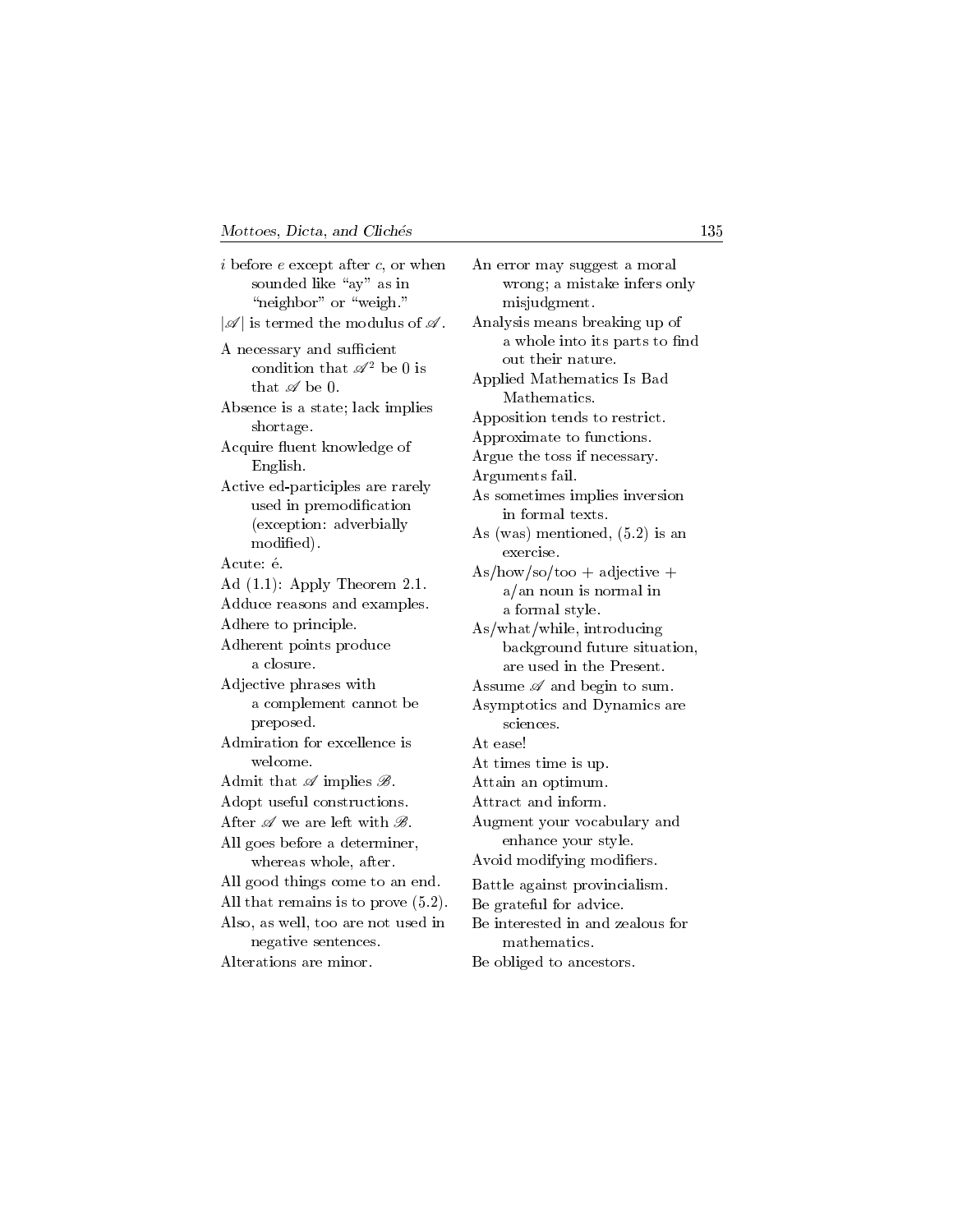Be on your mettle while translating. Be prepared to hardships. Be simple by being concrete. Be staunch. Before launching into proofs, motivations are appropriate. Before proving, to state is in order. Best speakers are the best nonspeakers. Beware of elephants and sycophants. Beyond all doubt you are cute. Blob: •. Books, articles, and papers (are written) by the authors. Braces: { }. Brackets: [ ]. Breve:  $\check{x}$ . By  $(1.1)$  we may, and shall, choose  $\mathscr A$ . By definition,  $1 \leq 2$ . By induction on k,  $k + 1 \ge k$ . By means of series expansion, find  $\mathscr A$ . By method and with tools. By this followed by that, find  $\mathscr A$ . Care must be exercised. Carry out, conduct, perform, and run experiments on translating. Cedilla: o. Champion new ideas. Changes are omnipresent. Check limit cases. Choose an  $\mathscr A$  for which  $\mathscr B$ .  $Circumflex: \hat{e}$ .

Clear up a misunderstanding. Collect dicta/terms and evaluate the integral. Combine  $\mathscr A$  and  $\mathscr B$ . Compare integration with differentiation. Complications set in. Compromise among utility, clarity, clumsiness, and absolute precision.  $\text{Conception} \rightarrow \text{concept} \rightarrow \text{notion}.$ Conditions are imposed on  $\mathscr A$  for  $\mathscr{B}$  to equal  $\mathscr{C}$ . Conform to and comply with conditions. Congratulate on occasions. Constants can assume arbitrary values. Construe how to construct. Continuity appertains to topology. Contribute towards progress. Convenience dictates notation. Cope with tasks. Corroborate your statements. Credo, quia absurdum. Deal with, tackle, handle, address, and settle problems. Define recursively or by recursion. Delegate some proof to exercises. Deliver your lecture impromptu. Denote  $\mathscr A$  by  $\mathscr A$ . Derive corollaries from theorems. Derive immediate consequences. Describe a circle on the board. Describe how to expand. Despite  $\mathscr A$  observe that  $\mathscr B=1$ .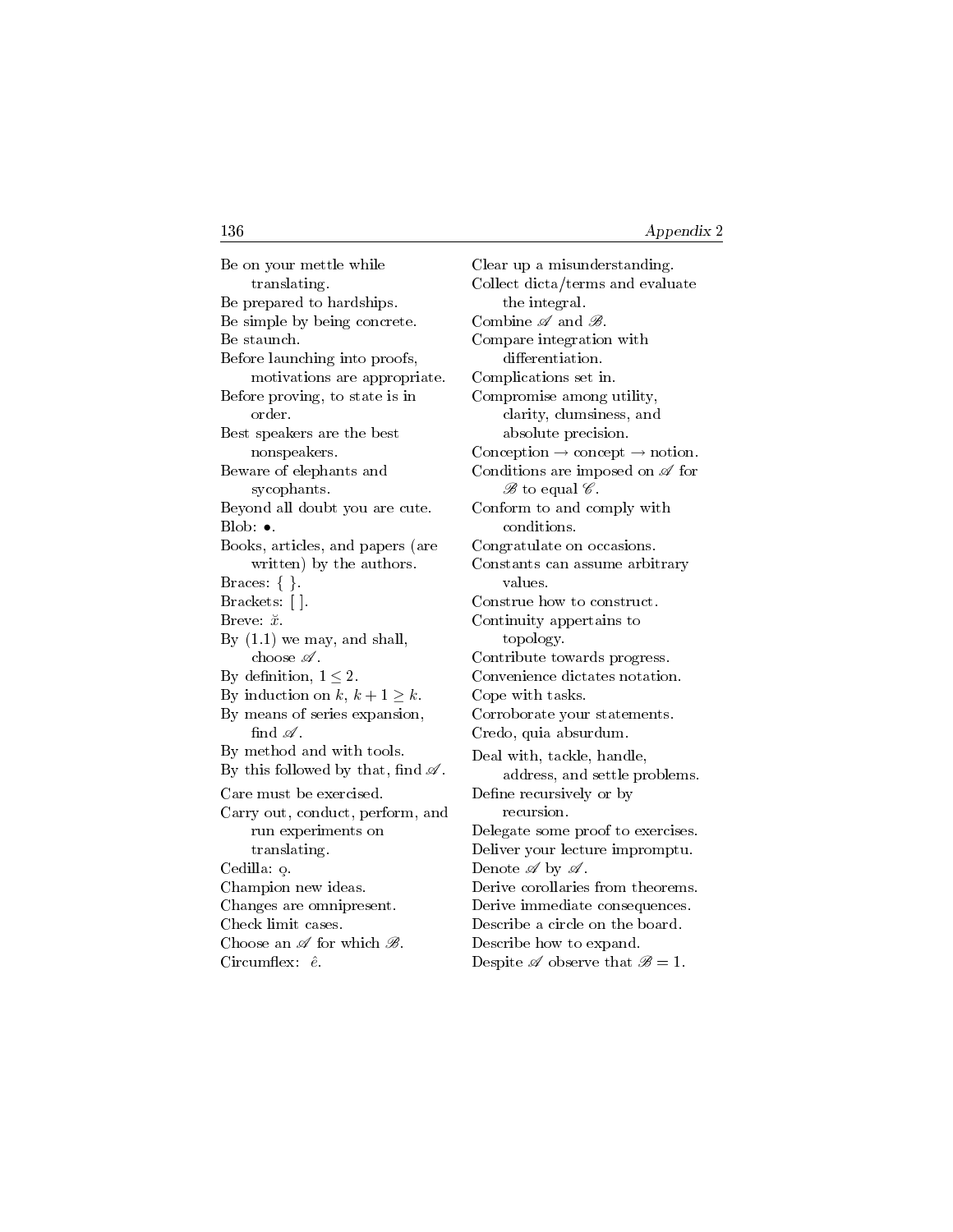Destroy obstacles to progress. Details are left to the reader. Determine what axioms imply. Dirac's measure supported at  $x$ ,  $\delta_r$ . Discard  $k$ 's and relabel  $m$ 's. Discriminate between the two cases. Discuss the commensurability of topologies. Discussion will follow the theorem. Dispose of truisms and redundant assumption. Distinguish  $\mathscr A$  from  $\mathscr B$ . Divide and conquer. Dogmatism retards progress. Do not capitalize "to." Dot  $i$ 's and cross  $t$ 's. Doubt whether  $\mathscr{A} = \mathscr{B}$  and do not doubt that  $\mathscr{A} = \mathscr{A}$ . Doubtless is an adverb. Draw attention to essentials. Drop down to a subsequence, if necessary. Each  $\mathscr A$  and each  $\mathscr B$  is  $\mathscr C$ . Economics is a science about economies. Edit irrelevancy out. Elaborate on details. Elucidate mysteries. Emend your translation. Emphasize the gist of your argument. Employ notions and concepts. Emulate best authors. Enable  $\mathscr A$  to differ from  $\mathscr B$ .

End a sentence with 1, 3, or 4 periods. Endow spaces with norms. Enlarge " $a$ " so as to make it  $\mathscr A$  ." Enlighten, not proselyte. Enough functionals to separate/distinguish points. Enough is enough. Enter a passage vs. enter into an agreement/a discussion. E pluribus unum. Err on the side of hesitation. Eschew verbosity and prolixity. Estimate how to locate roots. Estimates: make/submit/improve/ sharpen/tighten them. Every  $\mathscr A$  and every  $\mathscr B$  is  $\mathscr C$ . Evince skill. Examples conduce towards comprehension/belong in better places. Excel bounds. Exclude unidiomatic usage. Exemplify the notations involved. Exercise common sense. Expand fundamentals/functions in series. Express terms in nondimensional form. Eclat means a conspicuous success. Familiarity breeds acceptance. Fight sloth. Fill in details. Find words to describe ideas.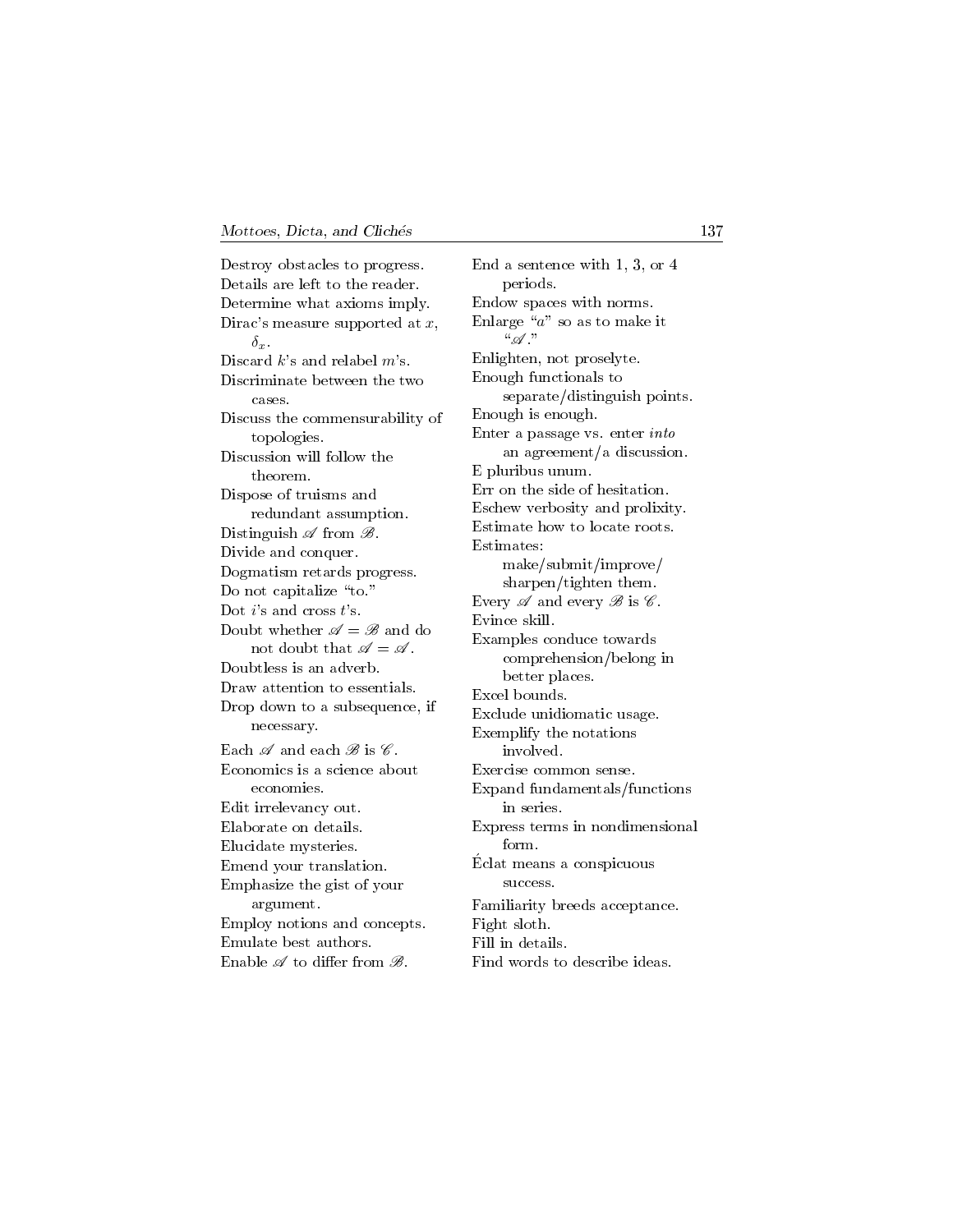First  $\mathscr A$ . Then  $\mathscr B$ . First. Second.... Then. Next. Last. Firstly  $\mathscr A$ . Secondly  $\mathscr B$ . Fix S; check T. Flat:  $\flat$ . Flunk wiseacres and smart alecks. For if  $\mathscr{A} = 1$ , then  $\mathscr{A} \neq 0$ . For-clauses never come at the beginning of a sentence. Formulate by yourself. Functions assume and take values. Gain in experience. Garner up witticisms. Get deeper results with sharper tools. Get rid of triteness. Given  $\mathscr A$ , find  $\mathscr B$ . Good is the opposite of bad. Well is the opposite of ill. Ground your arguments on proofs. Hark and lo! Have and lack properties. Have no difficulties in understanding. Heighten your IQ. Hieroglyphics is a pictorial system of writing. Hoaxes belong in better places. Hope for the best. How long?  $-$  For a week.  $When? — During a week.$ Hypotheses non fingo. Idealization provides for illimited numbers.

If  $\mathscr A$  borrows from  $\mathscr B$  then  $\mathscr B$ lends to  $\mathscr A$ . If  $\mathscr{A} \neq \mathscr{B}$  were false then  $\mathscr{A}$ would equal  $\mathscr{B}$ . If no an ambiguity is possible write  $\mathscr A$  instead of  $\mathscr B$ . In formal writing it is better to avoid get. In contradistinction to the earlier case, we define  $\mathscr A$ . Induct on dimension. Inversion requires discretion. Integral epitomizes functional. Integrate by parts. Interchange the order of summation. It is common for  $\mathscr A$  to do  $\mathscr B$ . It is incumbent on you to conceal nothing. It is not worth my while to try  $\mathscr A$ . It is not worthwhile trying  $\mathscr A$ . It is sufficient for  $\mathscr A$  that  $\mathscr A$  be  $\mathscr A$  . It is typical of an occasional translator to indulge in superstitions. It seems nice to  $\mathscr A$ . It seems that  $\mathscr{A} = \mathscr{B}$ . It seems to  $\mathscr A$  to be  $\mathscr B$ . It seems to become  $\mathscr A$ . It suffices to use Simple Tenses. It suffices to show that  $\mathscr{A} = \mathscr{A}$ . It transpires that the criticism of infinitesimal was excessive. Justify claims.

Know right from wrong.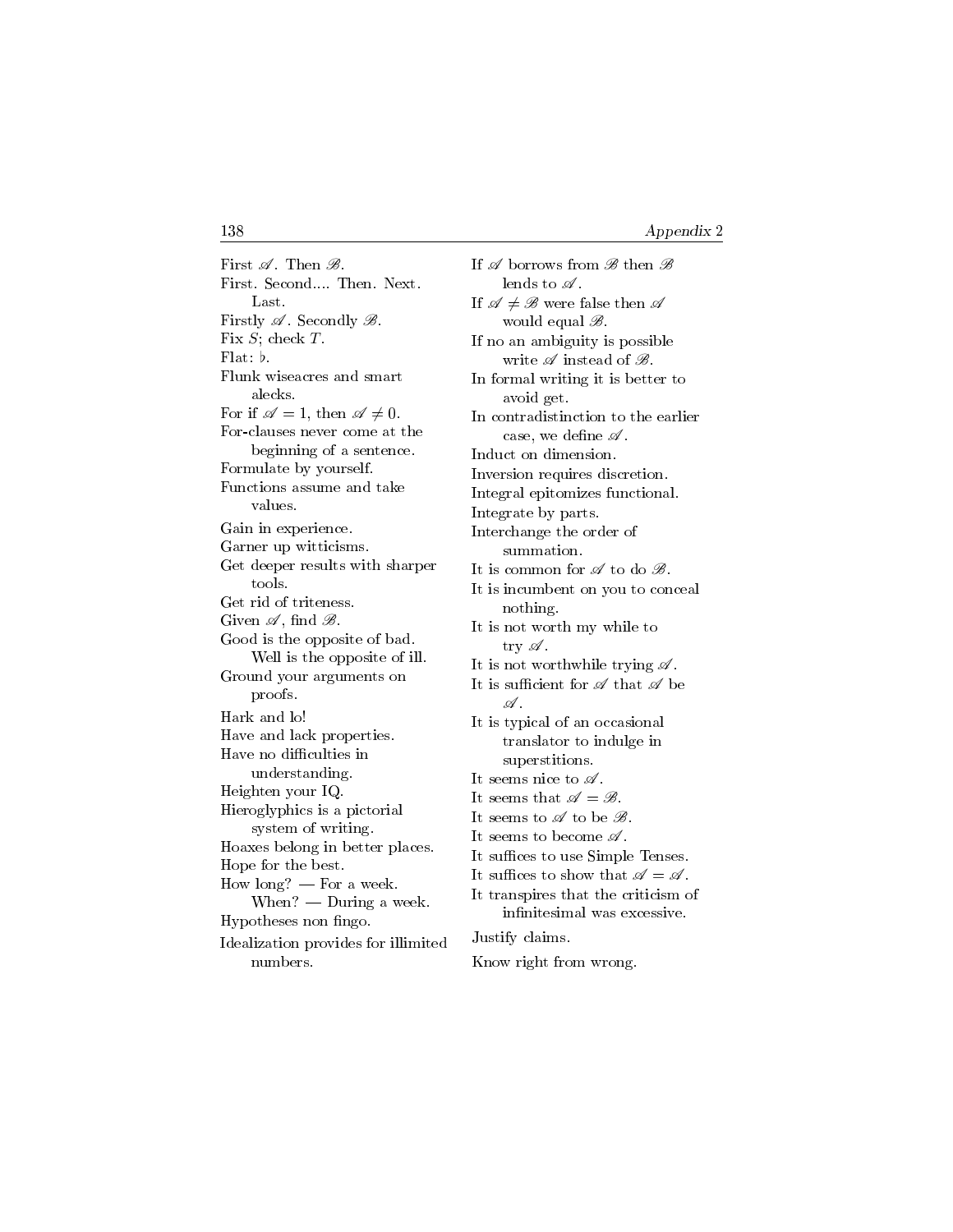Lacking this, that can fail. Lay tiles on surfaces. Laymen form a laity. Learn verb patterns by rote. Less is more. Lest means in order that ... not. Let  $\mathscr A$  stand for  $\mathscr B$ . Literati encompass mathematicians. Live and learn! Make attempts at generality. Make certain of leaving no stones unturned. Mark/label  $\mathscr A$  with  $\mathscr B$ . Mathematics is invalidated by solecisms. Mathematicians have a penchant for generalization. Mathematics is attracting nay enthralling. Meet conditions, challenges, etc. Misconceptions are galore. Misprints, although venial, are vexations. Misuse vexes readers. Mollify and truncate. Most laws are negative. Multiplication is distributive over addition. Must is never in the Past. Neglect  $\mathscr A$  as compared with unity. Never buy a pig in a poke. Never is a long word. Never split infinitives. Never use "last" for "preceding." No  $\mathscr A$  and no  $\mathscr B$  is  $\mathscr C$ . Noblesse oblige.

Nobody can have something for nothing. Nothing left but accept. Notwithstanding  $\mathscr A$  realize that  $\mathscr{B}=1$ . Observe  $\mathscr A$  if it is pertinent. Obtain from  $(1.1)$  that  $\mathscr A$ equals  $\mathscr A$ . Obviate fuss. Omit Case 1. On condition (that) normally requires a human agent. Once means a single occasion in the past. One conjunction is enough for two sentences. One "Future" suffices for clause subordination. Only precedes the word it modies. On your marks! Get set! Go! Opportunities arise. Opposite is stronger than contrary. Opt for integrating rather than summing. Opt to verify rather than believe. Order  $\mathscr{P}(\mathbb{R})$  by reverse inclusion. Out of sight, out of mind. Outline proofs in draft. Override the veto. Oversights occur.  $\mathscr P$  is posterior to  $\mathscr O$ .  $\mathscr P$  is prior to  $\mathscr Q$  and  $\mathscr R$ . Parallelism is an equivalence. Parentheses: ( ). Parity of permutations Part is often used without a.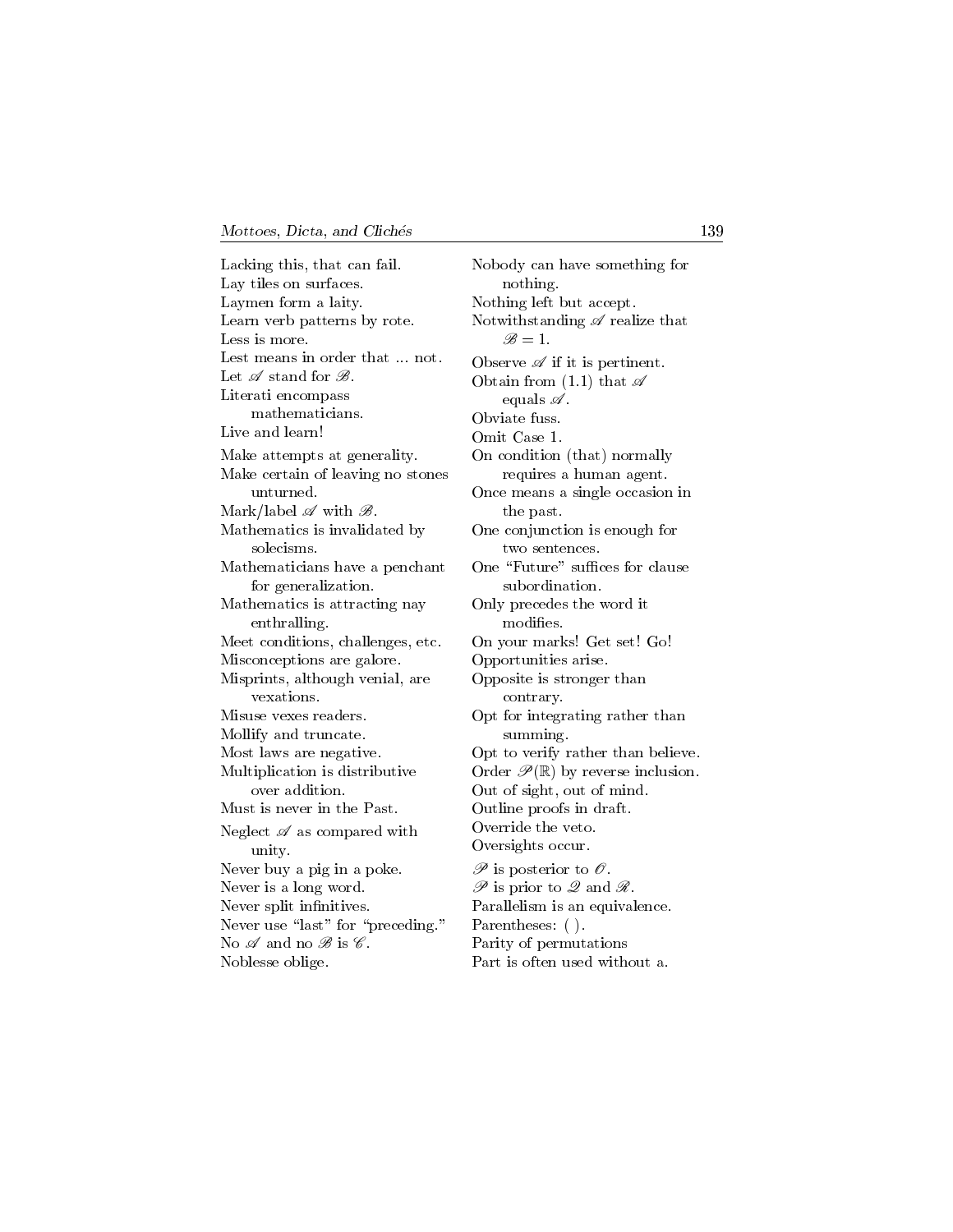Pathos brings sadness; bathos means false pathos or descent from the grand to the trivial. Permit canceling both sides. Peruse and scan final versions. Plan for success. Pleonasm is ridiculous. Plot graphs and figures. Points constitute a set. Pose questions and settle hypotheses in the affirmative. Positively can modify a strongly negative word. Possess is never derogatory. Post hoc ergo propter hoc. Practice checking proofs. Praxis is very formal to drill. Prefer to multiply rather than sum. Prefer whether to if whenever possible. Prejudice warps the mind. Prepare for blunders. Prevent  $\mathscr A$  from making fuss. Problems are the heart of Mathematics. Problems crop up. Proceed by contradiction. Projections are idempotents. Projectors are optical devices. Proofs go through. Prove and ask. Proven is common in general American usage. Prove that  $\mathscr A$  holds; thus disprove the negation.

Précis are welcome. Publish or perish. Pull-back and push-forward. Put open questions to readers. Quibbling is not the panacea. Quote without haste. Raise important issues for the reader's consideration. Rather than is usually followed by infinitive without to. Reach decisions on problems. Recipes for precepts. Recover the functions up to a constant. Recto pages take odd folios; verso pages take even folios. Reject trivia and minutiae. Relax conditions. Release the assumption. Remark on theorems. Remind  $\mathscr A$  how to do  $\mathscr B$ . Remove ambiguities. Repeat eigenvalues according to multiplicity. Rescind and revoke contradicting axioms. Resist using "as" instead of "while" and "because." Resort to definitions. Reversal is the process of reversing. Reverse no decision. Right face! Left face! Face about! Rotate axes through an angle. Safeguard your equanimity. Satisfaction and gratification.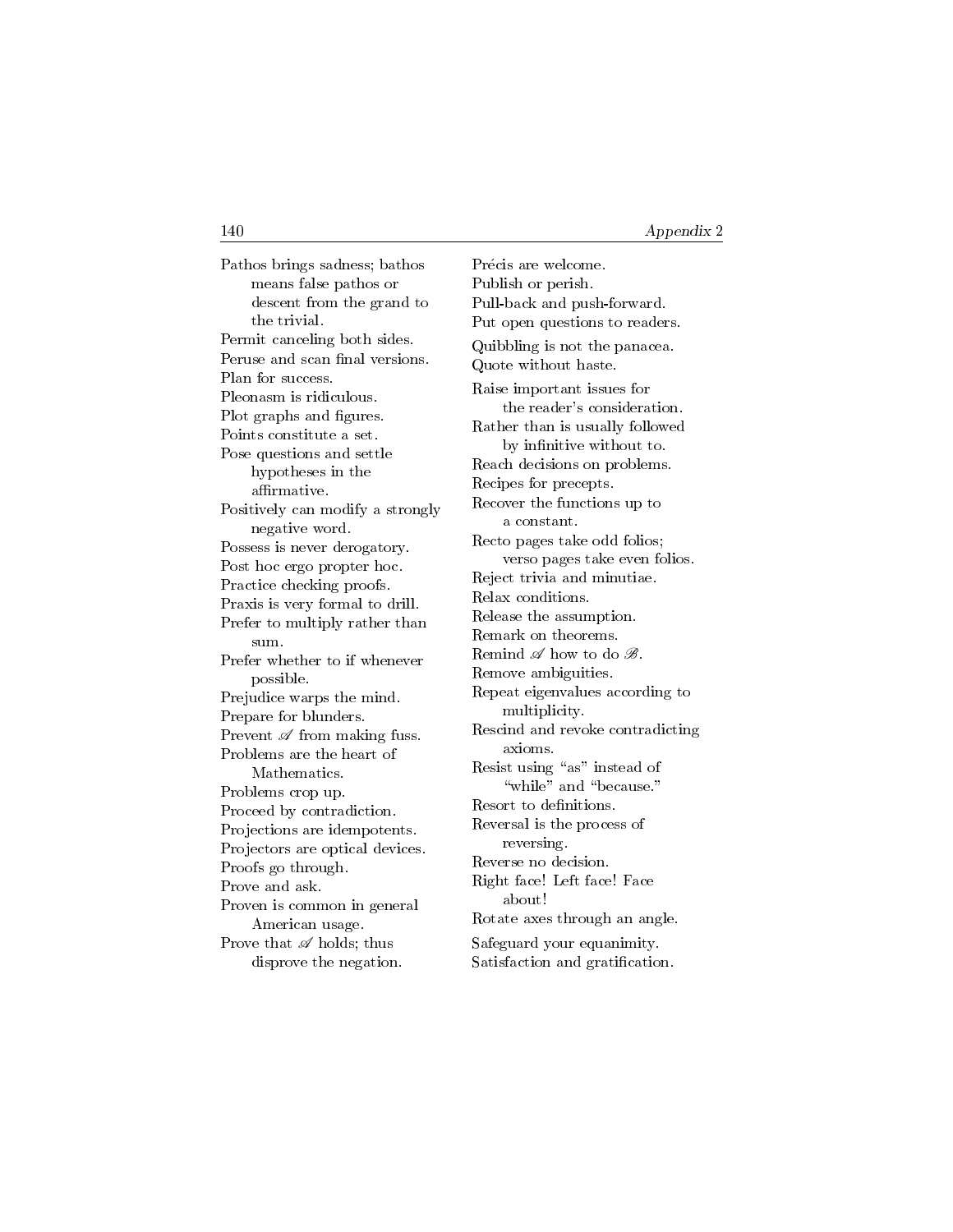Secularize and scientize. Seek for connotative terms. Select to your convenience. Separate the meaningful from the meaningless. Sequence is not in common parlance. Series in  $z$  with coefficients from/in  $X$ . Set  $\mathscr{A} = 1$ ; determine  $\mathscr{A}^2$ . Set about the proof with this result available. Set theory forms a rationale behind/for analysis. Set, множество, ensemble, Menge, and kvutza. Sharp: #. Shift the stress from  $\mathscr A$  to  $\mathscr B$ . Shun logodaedaly. Simplify exposition. Simplism is unrewarding. Since  $\mathscr{A}$ , it follows that  $\mathscr{B}$ . Since  $\mathscr A$ , we have  $\mathscr B$ . Since  $\mathscr A$  is commutative, so is  $\mathscr{A}^2$ . Since  $\mathscr{A}$ ; therefore,  $\mathscr{B}$ . Since  $\mathscr{A} = 2$ ;  $\mathscr{A}^2 = 4$ . Singular countable nouns require nonempty determiners. Skip inessentials. Slightly generalize if need be. Small mistakes are slips or oversights. Smattering of English is a popular fixation. Solutions obey equations. Solve  $f(x) = 0$  for x in full generality.

Speak in conundrums elsewhere. Specialize to particular cases. Spell "English" vs. the "English" spell." Start is appropriate to what is animated. State theorems in words. Status relates to condition; statute, to law. Stop casting pearls before swine. Stop vilifying infinitesimals. Straightedge and compass are the Euclidean tools. Stupidity is obnoxious. Submit, make, and give estimates. Subsume equivalences in the class of preorders. Subtleties are left to connoisseurs. Suggest that  $\mathscr{A} = 1$ ; obtain  $\mathscr{B}$ . Sum over states/indices. Summands and sum; multiplicands, factors, and product; dividend and divisor; quotient, minuend and subtrahend. Summarize and draw conclusions. Supplementary angles make  $\pi$ . Complementary angles make  $\pi/2$ . Suppose  $\mathscr{A}$ ; prove  $\mathscr{B}$ . Suppose not/otherwise/to the contrary. Suppose, towards/for a contradiction, that  $1 \neq 0$ .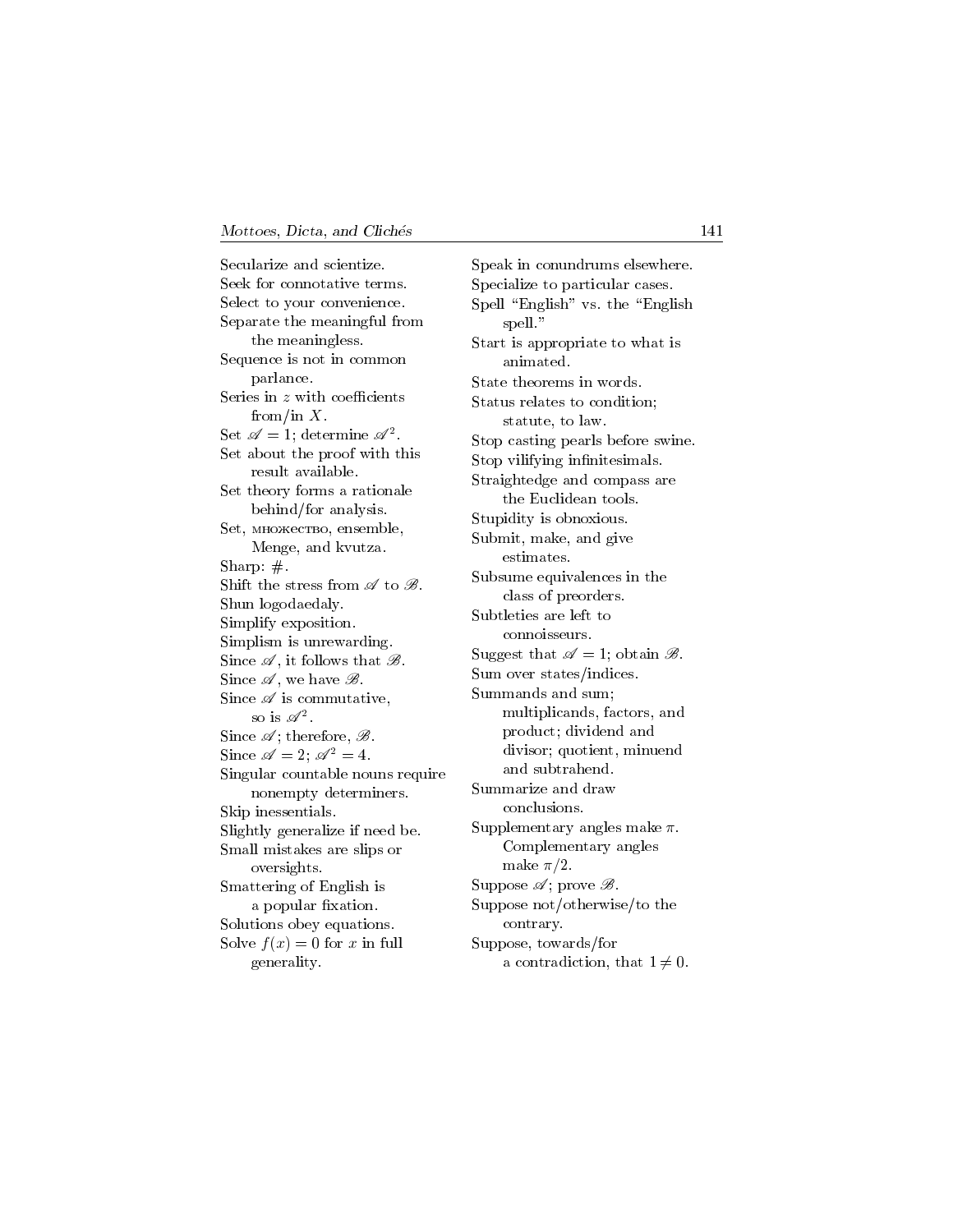| Take counsel with council                                     |
|---------------------------------------------------------------|
| members.                                                      |
| Take inventory at times.                                      |
| Take nothing on faith.                                        |
| Terminate in time.                                            |
| That is used as a proform for                                 |
| something shapeless and for                                   |
| mass nouns.                                                   |
| The constant function one is                                  |
| denoted by $1$ .                                              |
| The flux from body 1 to body 2                                |
| is zero.                                                      |
| The idea of each of the two is                                |
| not expressed by either.                                      |
| The Infinite (Being) is the God.                              |
| The obverse of love is hate.                                  |
| The one of these ones/those ones                              |
| is solecistic.                                                |
| The proof is complete/finished/                               |
| over/ended/results/ensues                                     |
| /follows/comes after/comes                                    |
| next.                                                         |
| The remainder follows on the                                  |
| appeal to $(1)$ .                                             |
| The resurrection of infinitesimal                             |
| is an object lesson against                                   |
| vissionarism.                                                 |
| The side $\mathscr{B}\hspace{-0.5pt}\mathscr{C}$ subtends the |
| angle $\mathscr A$ .                                          |
| The unwonted are unwanted.                                    |
| The verb is a pivot of a sentence.                            |
| Theorem $\mathscr A$ involves Premise $\mathscr B$ .          |
| Theorems continue to hold in                                  |
| their entirety.                                               |
| There is an $f$ depending on $X$ .                            |
| There is a commutative diagram                                |
| as below.                                                     |

| There is nothing left (for us) to                     |
|-------------------------------------------------------|
| prove.                                                |
| There is nothing left to proof.                       |
| There is not enough clarity.                          |
| There is nothing further to                           |
| prove.                                                |
| There is nothing left unproven.                       |
| There is nothing to be proved.                        |
| There is nothing to prove.                            |
| There is no point/use/sense in                        |
| avoiding infinitesimals.                              |
| There is some $x$ (or another).                       |
| Therefore, wherefore imply the                        |
| exactness of reasoning.                               |
| Accordingly, consequently                             |
| are less formal; so and then                          |
| are conversational in tone.                           |
| Those is preferred to the ones in                     |
| formal writing.                                       |
| Thus Spake Zarathustra.                               |
| Thus, $1 = 0$ ; a contradiction.                      |
| Tilt at wrongs and windmills.                         |
| Titles require upper-case letters.                    |
| To run overtime is rude.                              |
| Towards this end, put $\mathscr{A}=0$ .               |
| Treat problems under suitable                         |
| assumptions.                                          |
| Trees have nodes.                                     |
| Truncate/terminate the sequence                       |
| at $n = N$ .                                          |
| Umlaut: ü.                                            |
| Understand that $\mathscr{A} = 1$ , and               |
| set B.                                                |
| Unscientific means "slovenly                          |
| as regards science."                                  |
| Update, recast, and modernize.                        |
| Use $\mathscr{A}$ , and show that $\mathscr{B} = 1$ . |
| Use mnemonic notation.                                |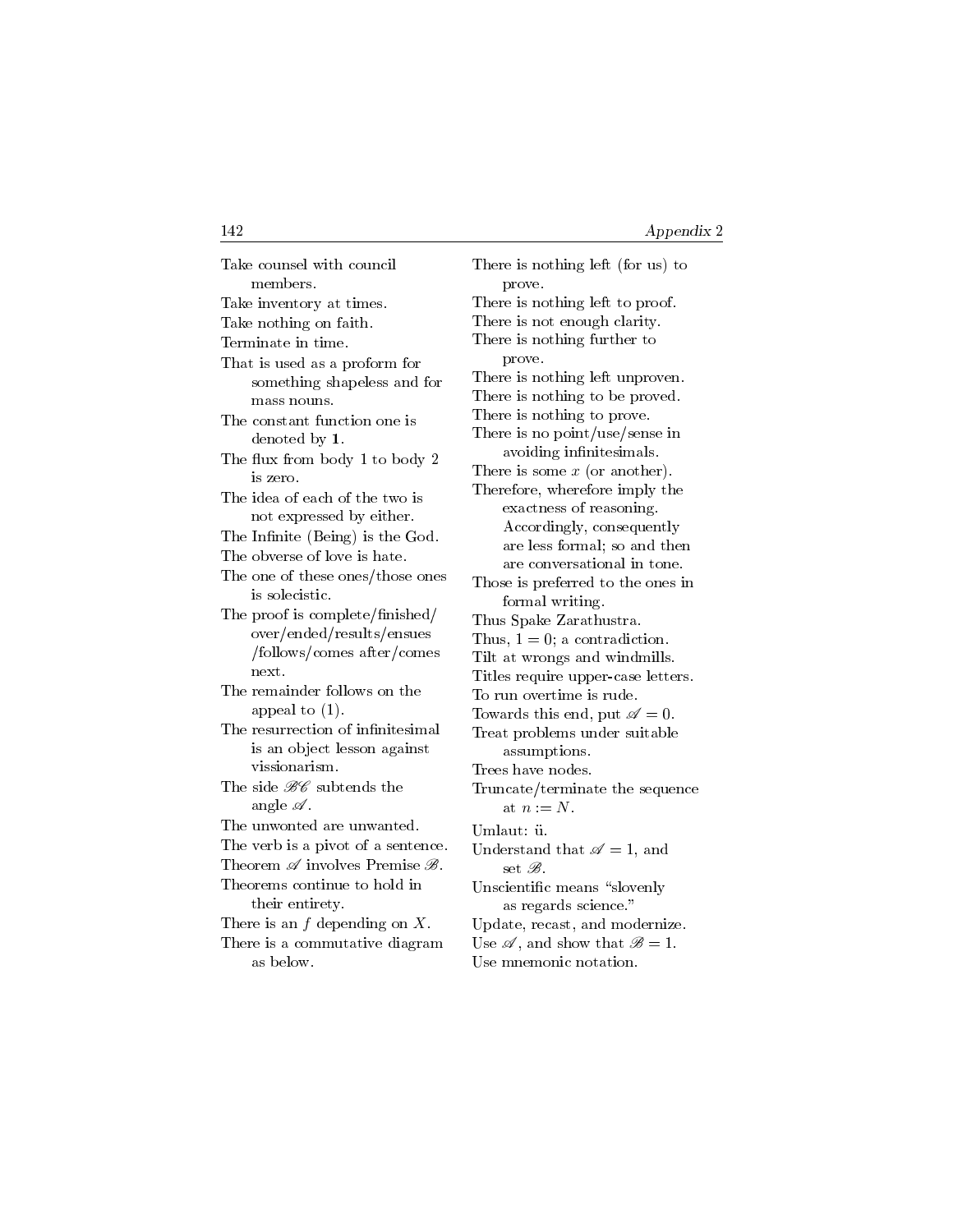| Use, hold, and follow notation                              | "Assay the imp           |
|-------------------------------------------------------------|--------------------------|
| and conventions.                                            | "essay to p              |
| Usus versus casus.                                          | formal and               |
| Vagaries are to be expelled.                                | "At" relates to          |
| Vary implies repeatedness.                                  | "Be" is the onl          |
| Vary in size and opinions.                                  | an adverbi               |
| Verbiage relates to writing                                 | as complei               |
| as verbosity to speech.                                     | "Because" afte           |
| Very goes with adjectives but                               | ambiguous                |
| never with comparatives;                                    | "Besides" has            |
| much prefers participles                                    | afterthoug               |
| Watch $\mathscr{A},$ and explain that                       | "Bilinear" mea           |
| $\mathscr{B}=1$ .                                           | of the two $\,$          |
| We have $\mathscr A$ because of $\mathscr A$ .              | "Both" empha             |
| Weaken stringent requirements.                              | "Cornucopia"             |
| Well may serve as adverb; Good                              | copiae" or               |
| as adverb is not for you.                                   | "Don't" is wor           |
| Write embed/enquire/etc.                                    | in formal                |
| instead of                                                  | "Each other" (a          |
| imbed/inquire/etc.                                          | should ser               |
| "A lot of" is worse than "many"                             | verbs and                |
| in formal writing.                                          | " <i>Effect</i> is 'to b |
| " $\mathscr{A}$ produces $\{\mathscr{A}\}\$ " is equivalent | 'to accomp               |
| to " $\{\mathscr{A}\}\$ is produced by $\mathscr{A}$ ."     | 'to produc               |
| " $\mathscr{A}$ " turns out to be a letter.                 | (E. Partrio              |
| "Although" is a conjunction                                 | "Every" never            |
| whereas "despite" is                                        | "Every" puts i           |
| a preposition.                                              | separates.               |
| "Any one" means whichever you                               | "Fulsome" is u           |
| choose.                                                     | a derogato               |
| "Anyone" means anybody.                                     | "How", "where            |
| "Any way" means "any manner."                               | "why" for                |
| "Anyway" means "at all events."                             | of adverbia              |
| "Also" goes with verbs.                                     | "If it was so, it        |
| "A number of" requires plural                               | were so, it              |
| forms.                                                      | as it isn't,             |
| "As" may serve as "which fact."                             | $logic."$ (L.            |

possible" and peruse" are very d even archaic. dimension 0. ly copula allowing ial mentation. er a negative is s; use "since." a blend of  $z$ ht. ans linear in each variables. sizes "twoness." stand for "cornu " horn of plenty."  $\mathop{\rm res}\nolimits$  than  $\mathop{\rm "do}\nolimits$  not" writing. and "one another") ve as objects of propositions.  $\text{ring about'},$ plish'; affect is ce an effect on'."  $\text{dge}$  $\operatorname{refers}$  to two. into group; "each"  $understood$  in bry sense.  $\mathbb{R}^n$ , "when", and m a normal string als. might be; If it would be; And it ain't. That's logic." (L. Carrol)